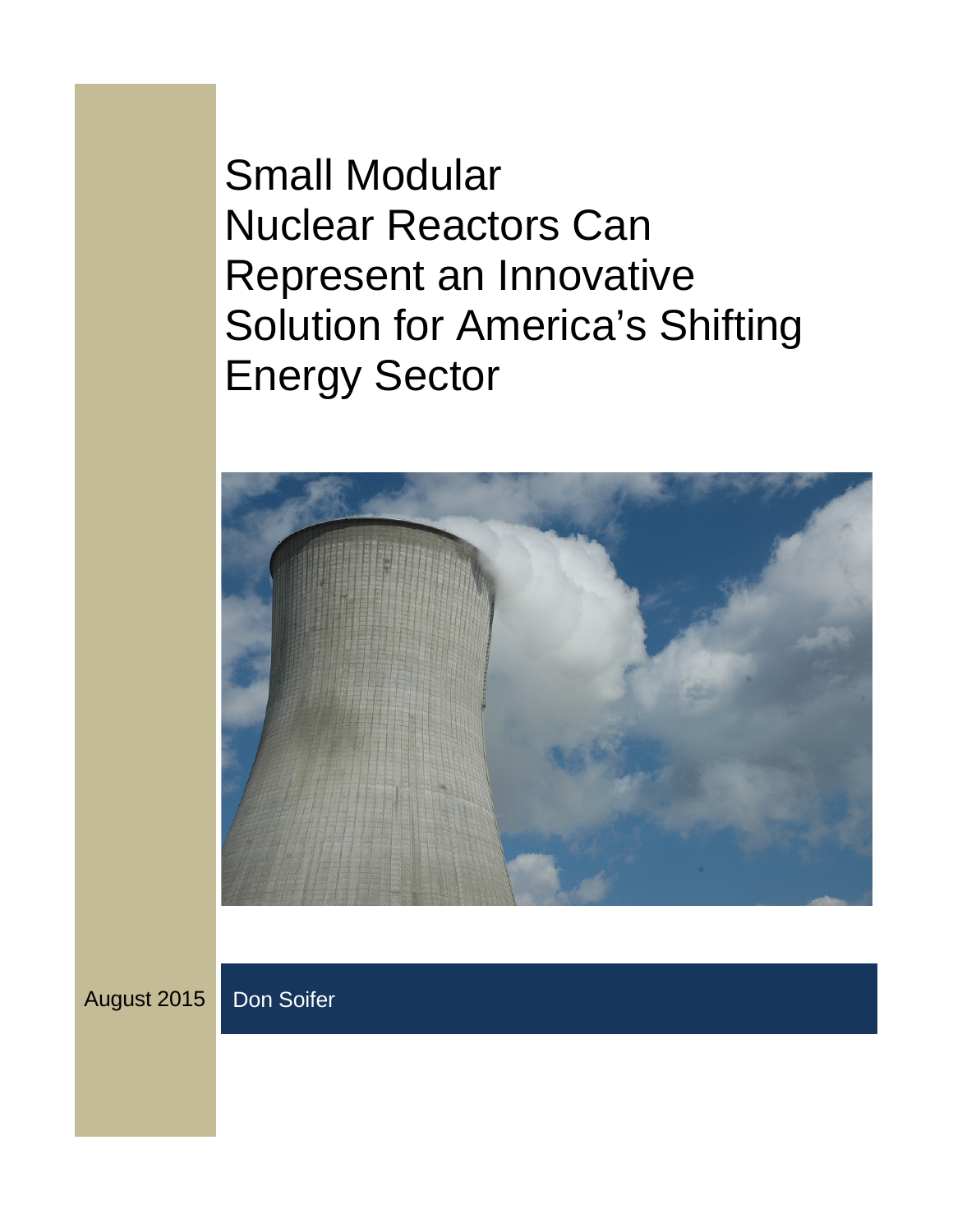# **EXECUTIVE SUMMARY**

The United States is heavily reliant on nuclear power for its electricity. Last year, six states used nuclear power for more than 45 percent of electricity generation, with 19 percent of the nation's electricity generated by nuclear reactors.

As current U.S. nuclear energy production facilities increasingly approach the end of their planned operational lifespans, an innovative approach around Small Modular Reactors may represent the best and most practical solution available to energy decisionmakers. While solar, windpower and other renewable energy sources are becoming more prevalent, they are still decades away from becoming viable alternatives to nuclear for most Americans.

Federal regulatory officials have made important progress modernizing their systems and requirements for approving advanced reactors, a process expected to continue at both federal and state levels, and one which will largely define the future costeffectiveness of the Small Modular Reactor approach. In particular, plans and requirements for the safe disposition of spent nuclear fuel from new reactors will be crucial.

Potential benefits of Small Modular Reactors include cost effectiveness, grid resilience, and improved safety and energy diversity.

Details follow.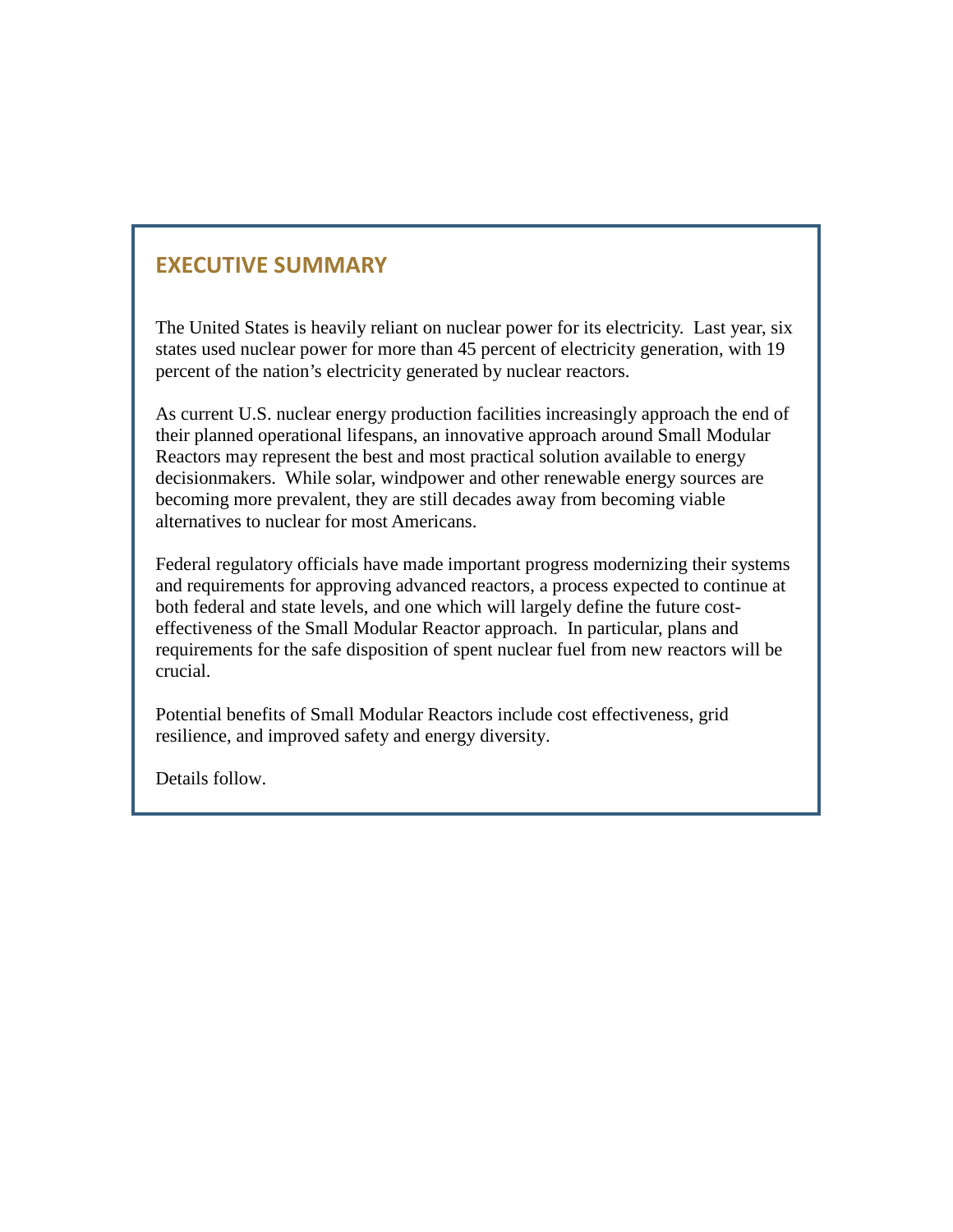# Small Modular Nuclear Reactors Can Represent an Innovative Solution for America's Shifting Energy Sector DON SOIFER

### **INTRODUCTION**

Present and future changes in the United States' energy sector are being shaped by a number of powerful factors: leadership from the Obama Administration and other federal and state policymakers for sharply reduced carbon emissions (particularly for power plants), aging energy infrastructure, the need for more robust power grid resilience, structural changes to electricity markets and the attractiveness of energy independence prominent among them. In an otherwise fast-evolving sector, however, it seems unlikely that nuclear energy's substantial market share will be supplanted by other energy sources, at least for the immediate future. New, advanced nuclear reactor models are moving forward in many jurisdictions.

Last year, 19 percent of electricity generated in the United States came from nuclear power, according to the U.S. Energy Information Administration. $<sup>1</sup>$  $<sup>1</sup>$  $<sup>1</sup>$  But the nuclear power</sup> facilities that produced this energy were built before the 1980s, and cannot be relied upon to do so forever – or even beyond the next decade.

Over the past two years, five nuclear reactors have been shuttered. $\frac{2}{1}$  $\frac{2}{1}$  $\frac{2}{1}$  In two of these cases, the shutdown was due to market conditions, according to the Nuclear Energy Institute. $3$  In the other cases, the shutdowns were due to the need for significant repairs to the facility.

**Small Modular Reactors (SMRs) are nuclear power plants that are smaller in size (300 MWe or less) than current generation base load plants (1,000 MWe or higher). These smaller, compact designs are factory-fabricated reactors that can be transported by truck or rail to a nuclear power site.**

Absent a change in course in the policy approach to nuclear energy, present trends point to a likely decline for the nation's nuclear energy sector, exacerbated by aging facilities and competition from other forms of energy, notably the natural gas sector, which has seen falling prices and increasing output in recent years.

<span id="page-2-0"></span> $\overline{1}$  $1$  U.S. Energy Information Administration, "Frequently Asked Questions: What is U.S. electricity generation by energy source," at: [http://www.eia.gov/tools/faqs/faq.cfm?id=427&t=3.](http://www.eia.gov/tools/faqs/faq.cfm?id=427&t=3)<br><sup>2</sup> "Meltdown – can US nuclear compete with shale gas and subsidized renewables?" Power Technology, March 10, 2015

<span id="page-2-1"></span>[Heidi Vella](http://www.power-technology.com/contributors/contributor2262/) http://www.power-technology.com/features/featuremeltdown-can-us-nuclear-compete-with-shale-gas-and-<br>subsidised-renewables-4516862/

<span id="page-2-2"></span><sup>3</sup> [http://www.nei.org/Master-Document-Folder/Backgrounders/Fact-Sheets/Market-Driven-Reactor-Shutdowns-Threaten-](http://www.nei.org/Master-Document-Folder/Backgrounders/Fact-Sheets/Market-Driven-Reactor-Shutdowns-Threaten-Local-Eco)[Local-Eco](http://www.nei.org/Master-Document-Folder/Backgrounders/Fact-Sheets/Market-Driven-Reactor-Shutdowns-Threaten-Local-Eco)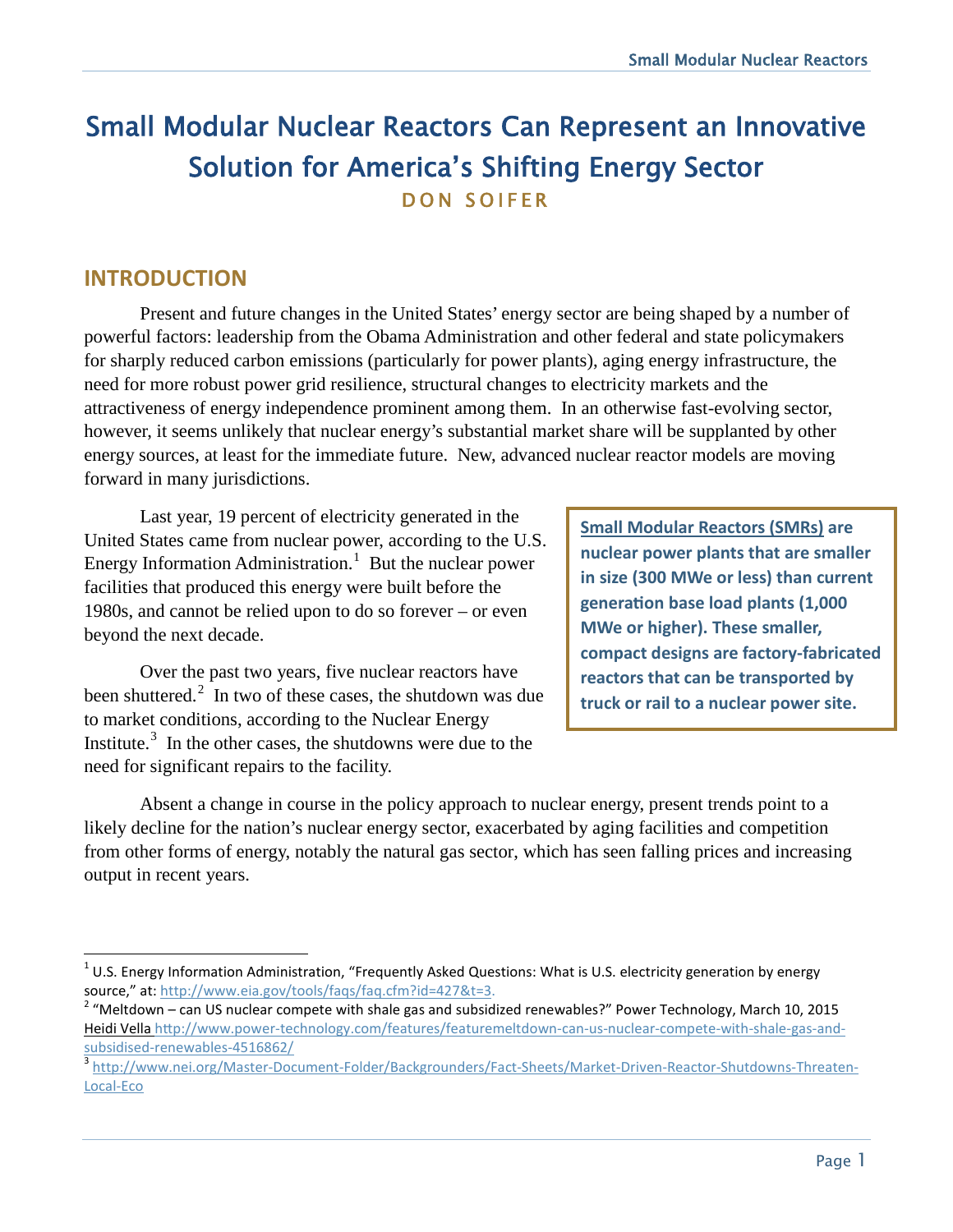While the construction of new nuclear power reactors is underway in several states, it is unclear that progress will keep pace with energy demand. According to the Congressional Research Service, 33 of the nation's existing energy reactors will be required to close by 2030 under current licensing agreements, and the rest will be required to shutter by 20[4](#page-3-0)9.<sup>4</sup>

The aging of the nation's nuclear power plants has looming implications for its energy policy, particularly for states where nuclear plants account for significant shares of their electricity production within the state. According to the Nuclear Energy Institute, nuclear energy accounted for more than 45 percent of electricity generated in six states.<sup>[5](#page-3-1)</sup> Among these states, Illinois, in particular, has seven nuclear power plants with operating licenses expiring within the next twelve years.

| <b>Plant Name</b>                         | Location             | <b>Licenses Expiration</b> |
|-------------------------------------------|----------------------|----------------------------|
| <b>Braidwood Station 1</b>                | Braceville, IL       | 2026                       |
| <b>Braidwood Station 2</b>                | Braceville, IL       | 2027                       |
| <b>Byron Station 1</b>                    | Byron, IL            | 2024                       |
| <b>Byron Station 2</b>                    | Byron, IL            | 2026                       |
| Callaway Plant, Unit 1                    | Fulton, MO           | 2024                       |
| Clinton Power Station, Unit 1             | Clinton, IL          | 2026                       |
| Davis-Besse Nuclear Power Station, Unit 1 | Oak Harbor, OH       | 2017                       |
| Diablo Canyon Power Plan, Unit 1          | Avila Beach, CA      | 2024                       |
| Diablo Canyon Power Plant, Unit 2         | Avila Beach, CA      | 2025                       |
| Fermi, Unit 2                             | Near Toledo, OH      | 2025                       |
| Grand Gulf Nuclear Station, Unit 1        | Port Gibson, MS      | 2024                       |
| Indian Point 2                            | Buchanan, NY         | 2013                       |
| Indian Point 3                            | Buchanan, NY         | 2015                       |
| LaSalle County Station, Unit 1            | Marseilles, IL       | 2022                       |
| LaSalle County Station, Unit 2            | Marseilles, IL       | 2023                       |
| Limerick Generating Station, Unit 1       | Limerick, PA         | 2024                       |
| Perry Nuclear Power Plant, Unit 1         | Perry, OH            | 2026                       |
| River Bend Station, Unit 1                | St. Francisville, LA | 2025                       |
| Sequoyah Nuclear Plant, Unit 1            | Soddy-Daisy, TN      | 2020                       |
| Sequoyah Nuclear Plant, Unit 2            | Soddy-Daisy, TN      | 2021                       |
| South Texas Project, Unit 1               | Bay City, TX         | 2027                       |
| Waterford Steam Electric Station, Unit 3  | Killona, LA          | 2024                       |

#### **Table 1 – Nuclear Plants with Operating Licenses that Will Expire in the Next 12 Years**

Source: U.S. Nuclear Regulatory Commission, "Operating Nuclear Power Reactors (by Location and Name), at[: http://www.nrc.gov/info](http://www.nrc.gov/info-finder/reactor/)[finder/reactor/](http://www.nrc.gov/info-finder/reactor/) (April 24, 2015).

<span id="page-3-1"></span><span id="page-3-0"></span><sup>&</sup>lt;sup>4</sup> Mark Holt, Nuclear Energy: Overview of Congressional Issues, Congressional Research Service, March 14, 2014. <sup>5</sup> Vermont (72 percent), South Carolina (54 percent), New Hampshire (52 percent), Illinois (48 percent), New Jersey (47 percent), and Connecticut (47 percent) . Nuclear Energy Institute, "US Nuclear Power Plants: General U.S. Nuclear Info," at: [http://www.nei.org/Knowledge-Center/Nuclear-Statistics/US-Nuclear-Power-Plants.](http://www.nei.org/Knowledge-Center/Nuclear-Statistics/US-Nuclear-Power-Plants)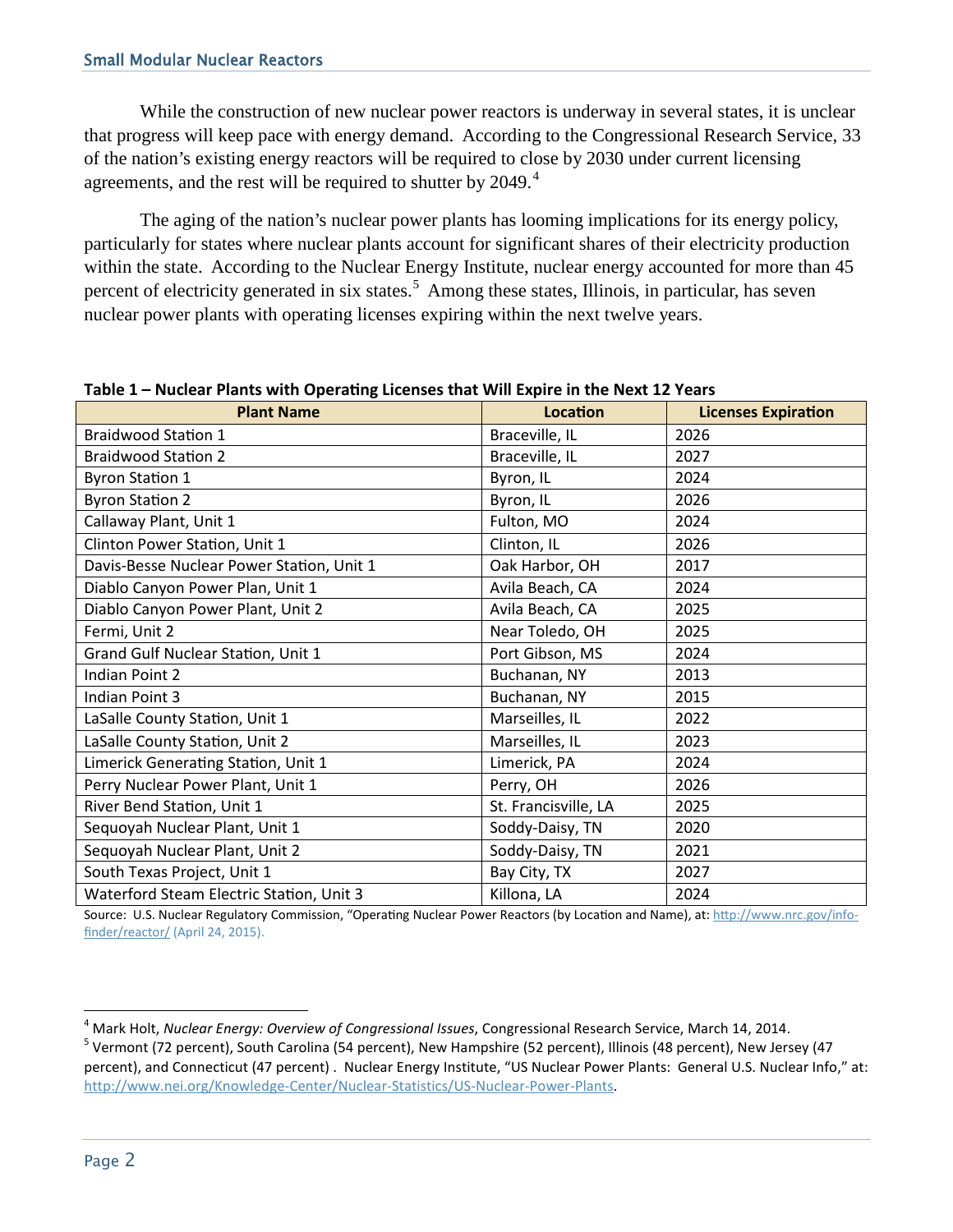Some states have significant reliance on nuclear plants that are nearing their end of their operating licenses. Mississippi, for example, gets one-fifth of its electricity from nuclear power, all of which comes from the Grand Gulf nuclear power facility. Grand Gulf's operating license is set to expire in 2024, and its owners have indicated that they hope to gain approval for a renewal license.<sup>[6](#page-4-0)</sup> A list of nuclear plants with operating licenses set to expire in the next 12 years can be found in Table 1.

As of 2012, EnergyTrends.org reports that South Carolina, Alabama, Vermont, Illinois, and New Hampshire were the states with the highest amounts of nuclear energy produced per person, in that order.<sup>[7](#page-4-1)</sup> Vermont's Yankee Nuclear Power Plant was decommissioned in 2014,<sup>[8](#page-4-2)</sup> even though the plant had generated 70 percent of the state's electricity.<sup>[9](#page-4-3)</sup>

Over the next decade, the debate over the renewal or extension of these licenses will intensify. Efforts to renew licenses may face opposition from some elected officials and the public. For example, Indian Point Energy Center is the venue of two of the nation's older nuclear power facilities: Indian Point Nuclear Generating Unit 2, which saw its license expire in  $2013$ ,<sup>[10](#page-4-4)</sup> and Indian Point Nuclear Generating Unit 3, which is set to expire in December  $2015.<sup>11</sup>$  Located less than 40 miles



**with licenses set to expire in the next twelve years. (Image: Wikimedia)**

north of Manhattan, the Center provides between 20 to 40 percent of the power consumed in New York City and Westchester County, according to a news report by *Breaking Energy*. [12](#page-4-6) Some opponents are mounting legal challenges aimed at stopping the plant's relicensing.<sup>[13](#page-4-7)</sup>

After Indian Point, the Davis-Besse power station located near Toledo, Ohio is set to see its license expire in April 2017.<sup>14</sup> First-Energy, which operates the facility, is pursuing plans to upgrade

<span id="page-4-0"></span><sup>&</sup>lt;sup>6</sup> U.S. Energy Information Administration, Mississippi State Profile, http://www.eia.gov/state/analysis.cfm?sid=MS.

<span id="page-4-1"></span><sup>&</sup>lt;sup>7</sup> See, EnergyTrends.org, "Electricity Generated – Nuclear Per Person 2012," at: http://www.energytrends.org/electricity-<br>generated-nuclear/.

<span id="page-4-3"></span><span id="page-4-2"></span><sup>&</sup>lt;sup>8</sup> Jack Newsham, "Vermont Yankee nuclear plant shutdown complete," December 29, 2014, *Boston Globe*.<br><sup>9</sup> Christina Nunez, "Another Reactor Closes, Punctuating New Reality for U.S. Nuclear Power," National Geographic, Jan 1, 2015.

<span id="page-4-4"></span><sup>&</sup>lt;sup>10</sup> U.S. Nuclear Regulatory Commission, "Indian Point Nuclear Generating Unit 2," at: [http://www.nrc.gov/info](http://www.nrc.gov/info-finder/reactor/ip2.html)[finder/reactor/ip2.html.](http://www.nrc.gov/info-finder/reactor/ip2.html)<br><sup>[11](http://www.nrc.gov/info-finder/reactor/ip2.html)</sup> U.S. Nuclear Regulatory Commission, "Indian Point Nuclear Generating Unit 3," at: [http://www.nrc.gov/info-](http://www.nrc.gov/info-finder/reactor/ip3.html)

<span id="page-4-5"></span>[finder/reactor/ip3.html.](http://www.nrc.gov/info-finder/reactor/ip3.html) <sup>12</sup> Jared Anderson, "Exclusive Interview: Current Status of Indian Point Nuclear Plant Relicensing," *Breaking Energy*, April

<span id="page-4-6"></span><sup>23, 2015.</sup>

<span id="page-4-7"></span><sup>13</sup> *Ibid.*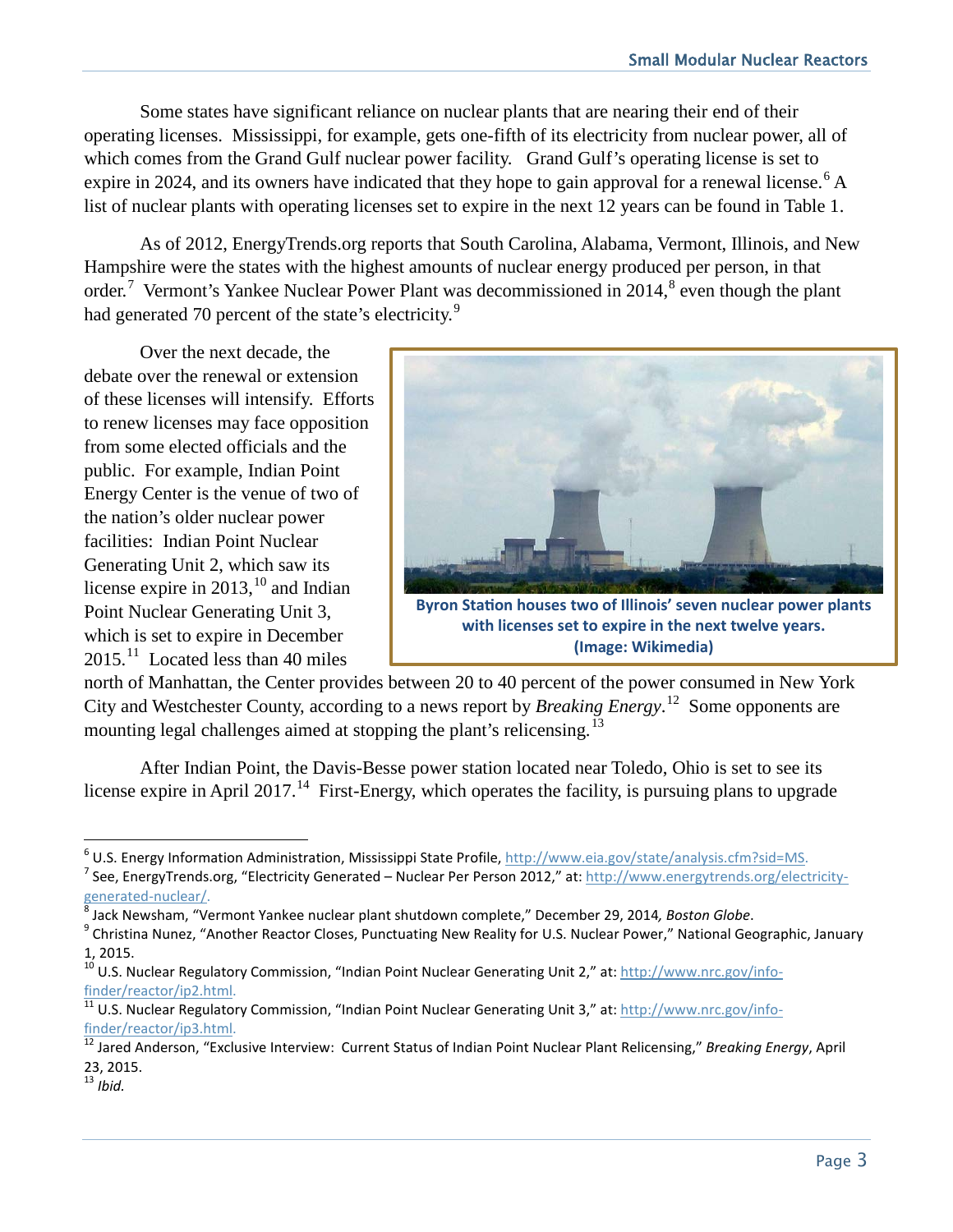and renew the facility's license. But they are facing opposition from some who have alleged that the facility has been "plagued by near-catastrophes since its inception."[15](#page-5-0)

Some nuclear facilities may shutter due to economic conditions, including competition and market pressure from other sources of energy, particularly low-cost natural gas. The need for expensive repairs in the face of lower-cost alternatives closed three nuclear plants over the past two years, and threatens others.<sup>[16](#page-5-1)</sup>

Earlier this year, an agreement to keep upstate New York's Ginna Nuclear Generating Station online required customers of Rochester Gas & Electric to pay above-market rates to subsidize continued operation.[17](#page-5-2)

*The Economist* observed in 2013, America's "nuclear renaissance" was put on hold "thanks to cheap natural gas."<sup>[18](#page-5-3)</sup>

#### **MEETING SAFETY CONCERNS IN THE POST-FUKUSHIMA WORLD**

The problem of replacing aging nuclear facilities is not unique to the United States, and the impact to date of the 2011 Fukushima disaster continues to bear profound resonance.

Japan, one of the nations that has historically been most dependent on nuclear energy, has seen many of its nuclear facilities shuttered since 2011. According to Reuters, Japanese officials were in the process of decommissioning five nuclear reactors in March  $2015$ .<sup>19</sup> Their 2014 analysis found that it was possible that only one-third of Japan's nuclear facilities would be able to be restarted, due to inabilities to meet new safety requirements or address other challenges, including economic and political factors.<sup>[20](#page-5-5)</sup>

But many hold the view that Japan will have little choice but to maintain some significant reliance on nuclear power. Despite strong public opposition, Japanese Prime Minister Shinzo Abe has sought to restart the nation's nuclear energy sector.<sup>[21](#page-5-6)</sup> In April, a Japanese court issued an injunction halting plans to restart two nuclear reactors, citing questions over the new safety standards.<sup>22</sup>

<sup>&</sup>lt;sup>14</sup> U.S. Nuclear Regulatory Commission, "Davis-Besse Nuclear Power Station, Unit 1," at: [http://www.nrc.gov/info-](http://www.nrc.gov/info-finder/reactor/davi.html)

<span id="page-5-2"></span><span id="page-5-1"></span>

<span id="page-5-0"></span> $\frac{\text{finder/reactor/davi.html}}{\text{15} }$ <br>  $\frac{\text{finder/reactor/davi.html}}{\text{15} }$ <br>  $\frac{\text{finter/15} }{\text{15} }$ <br>  $\frac{\text{finter/15} }{\text{15} }$ <br>  $\frac{\text{finter/15} }{\text{15} }$ <br>  $\frac{\text{finter/15} }{\text{15} }$ <br>  $\frac{\text{finter/15} }{\text{15} }$ <br>  $\frac{\text{finter/15} }{\text{15} }$ <br>  $\frac{\text{finter/15} }{\text{15} }$ <br>  $\frac{\text{finter/15} }$ 

<span id="page-5-6"></span><span id="page-5-5"></span>

<span id="page-5-7"></span>

<span id="page-5-4"></span><span id="page-5-3"></span><sup>&</sup>lt;sup>18</sup> "Fracked Off: Thanks to Cheap Natural Gas, America's nuclear renaissance is on hold," The Economist, June 1, 2013.<br><sup>19</sup> Reuters, "Japan utilities set to scrap five aging nuclear reactors," March 17, 2015.<br><sup>20</sup> Reuter Concerns," CNN, April 15, 2015.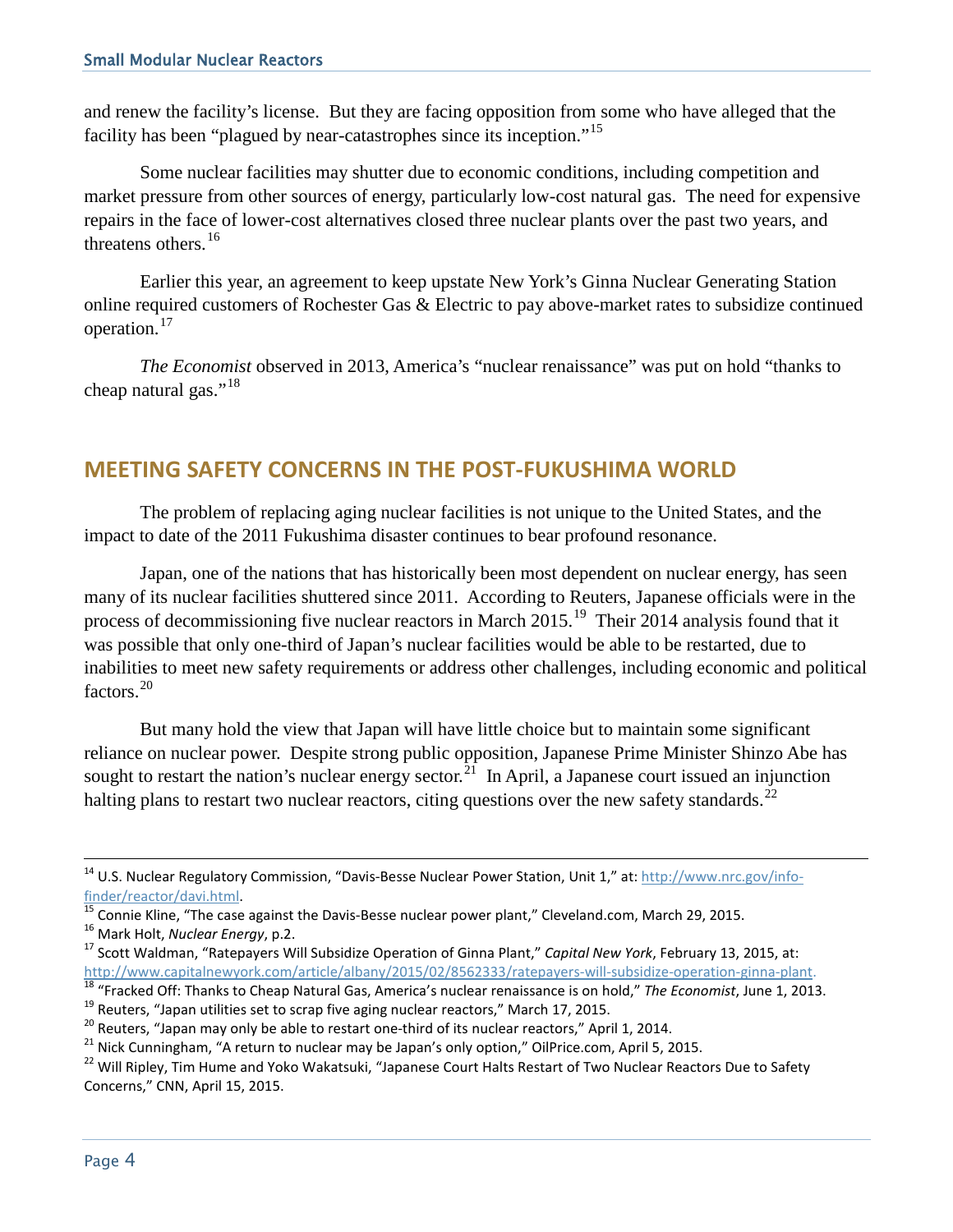Germany, which had also relied on nuclear power for 30 percent of its electricity, closed eight nuclear plants in response to the Fukushima tragedy and announced plans to close all remaining plants by 2022.<sup>23</sup> While Chancellor Angela Merkel has referred to the plan as a "Herculean Task," factors including a renewable energy surcharge which reportedly raised the average family's energy bill by 47 percent in 2013 can be expected to present a formidable test as the plan moves forward.<sup>[24](#page-6-1)</sup>

The European Union also faces problems with its aging nuclear facilities, which average more than 30 years old.<sup>25</sup> According to the European Commission, nuclear power plants generate nearly 30 percent of its electricity.<sup>[26](#page-6-3)</sup>

In the United States, the nuclear energy sector has faced questions about safety following the Three Mile Island accident in 1979. The Fukushima disaster heightened safety concerns and prompted swift regulatory action to raise safety standards. In 2012, the Nuclear Regulatory Commission (NRC) approved a task force's recommendation imposing new safety requirements. The commission also strengthened its security requirements for nuclear facilities following the terrorist attacks of September 11, 2001.

Nearly two dozen nuclear reactors currently in use in this country have the same kind of safety systems, and the same containment for spent nuclear fuel, that produced the Fukushima disaster. But implementation of passive safety features and more robust backup electricity supplies are improvements widely viewed as significant safety improvements.<sup>27</sup> Strategies for storing spent nuclear fuel, often a political hotpotato in U.S. policy deliberations, are vital for ensuring safety in new nuclear facilities.

The U.S. Government Accountability Office reported in 2014 that all of the 16 nuclear regulatory bodies reviewed moved to enhance nuclear safety since 2011.<sup>28</sup>



**Conceptual drawing of an underground containment structure housing two B&W mPower™ reactor modules.**

Fukushima's aftermath has certainly produced political implications as well as regulatory action, triggering new public resistance to nuclear power, including renewing nuclear facility licenses that are set to expire in the United States.

<span id="page-6-0"></span><sup>&</sup>lt;sup>23</sup> Holt, Nuclear Energy, p. 3.

<span id="page-6-3"></span><span id="page-6-2"></span>

<span id="page-6-1"></span><sup>&</sup>lt;sup>24</sup> Tim Smedley, "Goodbye Nuclear Power: Germany's Renewable Energy Revolution," The Guardian, May 10, 2013.<br><sup>25</sup> Nina Chestney and Susanna Twidale, "Insight—The cost of caring for Europe's elderly nuclear plants," August

<span id="page-6-4"></span>

<span id="page-6-5"></span>the Fukushima Daiichi Accident," GAO-14-109.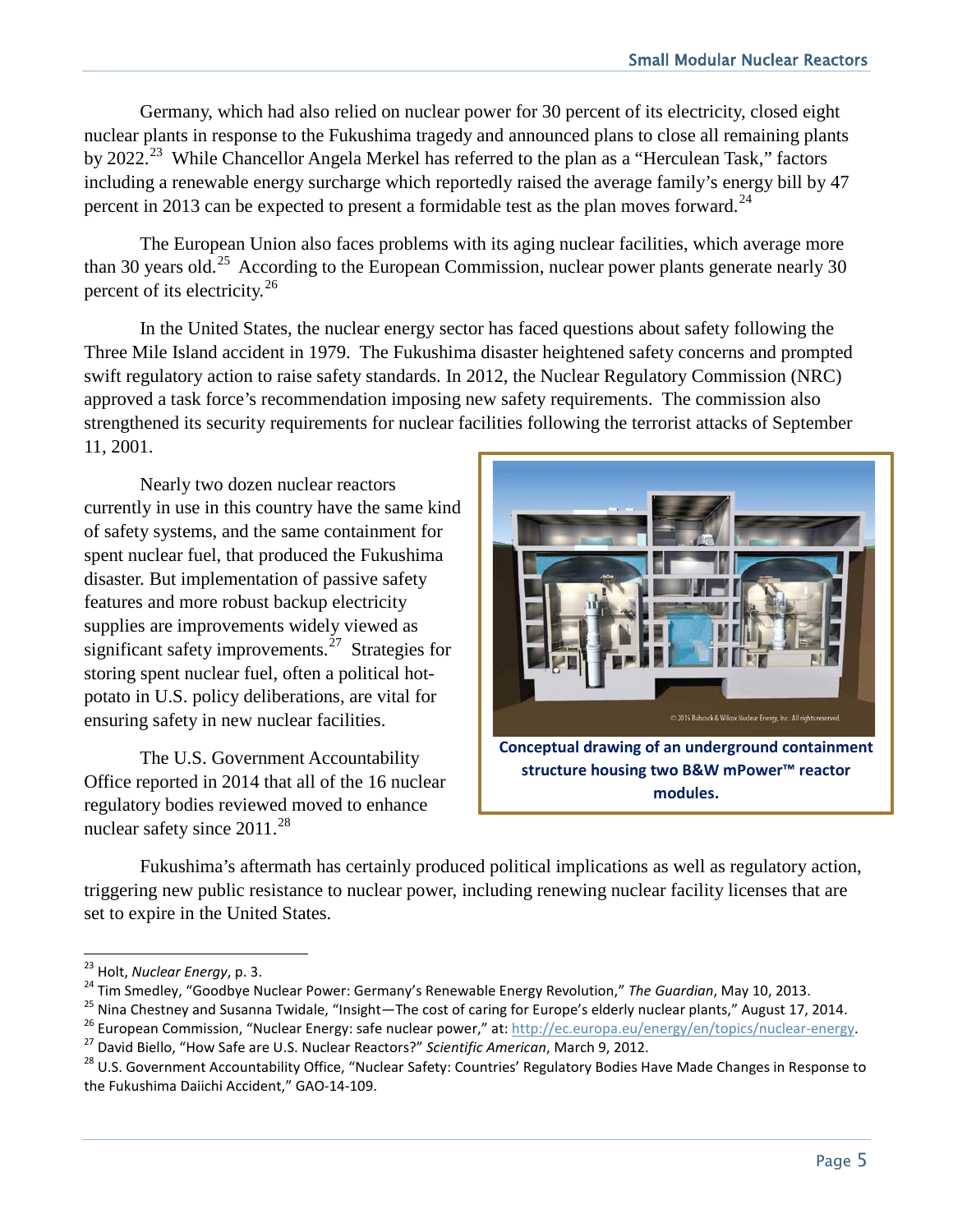It is likely that the U.S. has little choice but to retool its nuclear energy production, given the anticipated increases in demand for energy and the nation's current reliance on nuclear power. Overall U.S. electricity consumption, for example, is expected to increase by 29 percent by 2040, according to the U.S. Energy Information Administration annual outlook for  $2015$ <sup>[29](#page-7-0)</sup> New sources of energy, such as increased supply of liquid natural gas, may be able to replace some of the demand on the nuclear sector; however, other sources of energy, such as renewables, are unlikely to serve as a replacement for nuclear power in time to keep pace with demand.

For example, the Energy Information Administration estimates that electricity generation from renewable sources of energy will increase from 13 to 16 percent by  $2040$ ,<sup>[30](#page-7-1)</sup> which suggests that renewables cannot replace the roughly 19 percent of U.S. electricity generated by nuclear power over that timeframe. Moreover, given the history of the energy sector, a national energy policy should anticipate potential changes in global energy demand and production, and potential price shocks, which underscores the need for a diversified approach to the nation's energy production. Any long-term strategy to replace or expand the nuclear sector will require a reconsideration of what technologies offer the strongest economic case for long-term viability of new facilities.

These challenges require policymakers to consider new ways that nuclear energy could be modernized to address potential concerns about cost and safety, while also maintaining nuclear power as one of the key sources of energy.

# **POTENTIAL BENEFITS OF SMALL MODULAR REACTORS**

Small Modular Reactors (SMRs) are one solution to the challenge of creating nuclear energy facilities expected by some industry observers to grow a substantial market share over the next two decades. The World Nuclear Association examined the potential for small reactors to satisfy increasing interest in nuclear power, and suggested that SMRs would have the following potential benefits: "greater simplicity of design," "economy of mass production", "reduced sitting costs," and "a high level of passive or inherent safety" in the event of malfunction or potential terrorist attack.<sup>[31](#page-7-2)</sup>

A recent report by the Washington, DC-based think tank Third Way described the potential of this emergent technology:

*With a lower initial capital investment and shorter construction timeline than Light Water Reactors, SMRs could replace aging and carbon-emitting coal power plants. The next generation of nuclear reactors hold even greater promise of addressing challenges faced by the* 

<span id="page-7-0"></span> $\overline{a}$ <sup>29</sup> "Annual Energy Outlook 2015," U.S. Energy Information Administration, April 14, 2015, at:

<span id="page-7-2"></span><span id="page-7-1"></span>

http://www.eia.gov/forecasts/AEO/MT electric.cfm.<br><sup>30</sup> Energy.Gov, "EIA Report Estimates Growth of U.S. Energy Economy Through 2040," December 5, 2012.<br><sup>31</sup> World Nuclear Association, "Small Nuclear Power Reactors," April [Fuel-Cycle/Power-Reactors/Small-Nuclear-Power-Reactors/](http://www.world-nuclear.org/info/Nuclear-Fuel-Cycle/Power-Reactors/Small-Nuclear-Power-Reactors/)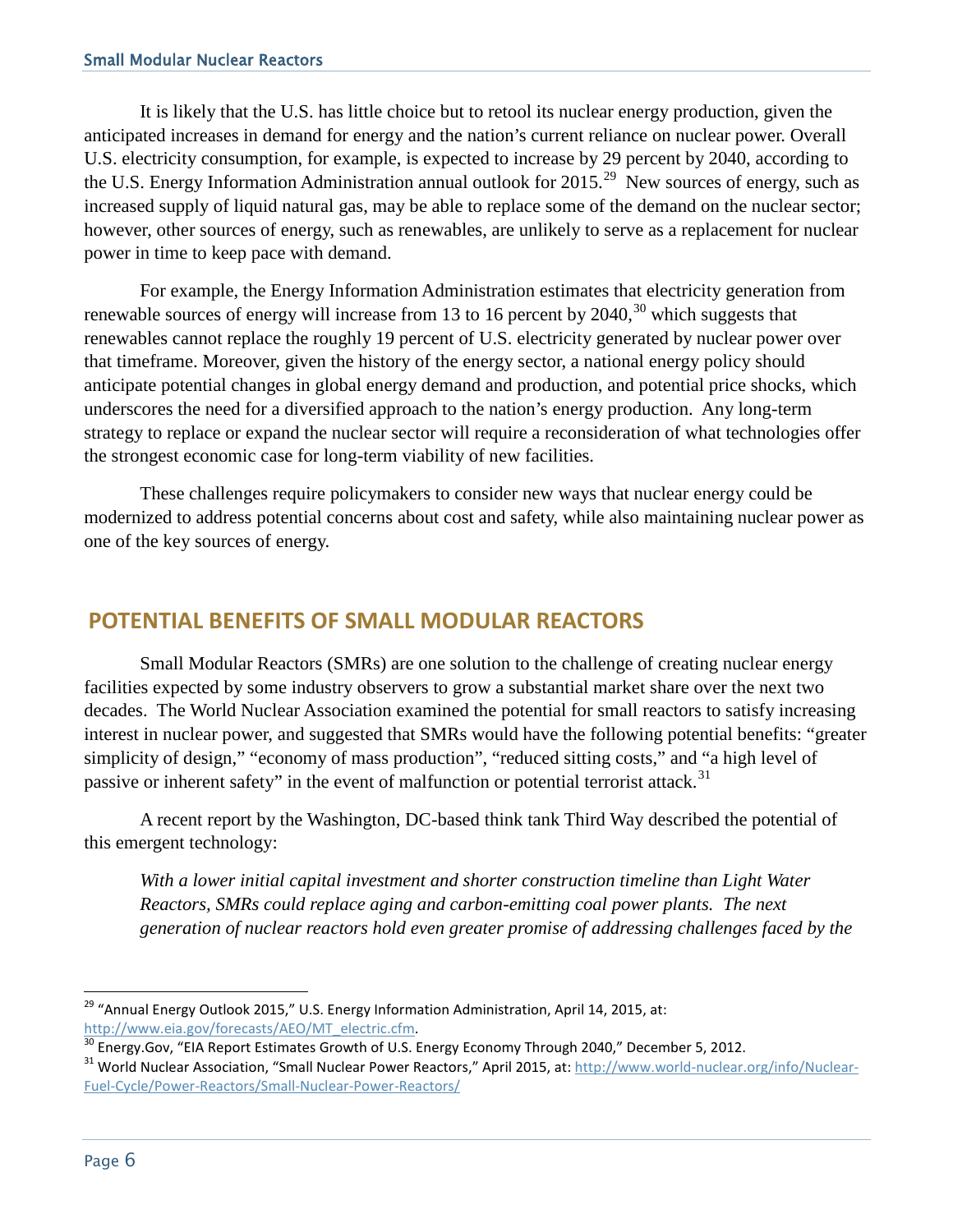*nuclear industry including nuclear waste management, proliferation concerns and costs of construction.[32](#page-8-0)*

# **Potential CMR benefits include:**

**Cost-Effectiveness**: Small Modular Reactors offer important benefits that could ease the problems of cost effectiveness. Some experts predict that SMRs can be created and installed in a manner that may be more cost effective than the construction of larger, traditional nuclear power plants. This is due, in part, because they can be manufactured in a factory. Multiple SMRs can be made either for domestic or

international customers, and the product may be shipped via transit or rail to the plant site. The presence of multiple suppliers producing components in different production facilities can drive down construction and maintenance costs, especially as parts become more standardized.

The Energy Policy Institute examined SMRs in 2010 and reported that primary economic advantages include "the initial reduced capital costs compared to traditional nuclear facilities and the potential for small nuclear facilities to provide power in areas where the infrastructure to support large reactors may be lacking."<sup>[33](#page-8-1)</sup> For example, one analysis found that a small modular nuclear reactor would cost a few billion dollars, compared to an estimated \$10 billion for a traditional, large reactor. $34$  The extent of the potential cost effectiveness of SMRs remains an open question,  $35$  as plans are underway for the current plant proposal under consideration of the U.S. Nuclear Regulatory Commission,<sup>[36](#page-8-4)</sup> meaning that the economic impact of SMRs will depend on the outcome of these and other future projects. $37$ 



In April 2014, the Babcock and Wilcox Company made public its plans to restructure its SMR program, slowing its project timeline to focus on technology development. President and CEO E. James Ferland

<span id="page-8-0"></span><sup>&</sup>lt;sup>32</sup> "Introducing the Advanced Nuclear Industry," Third Way, June 2015, p. 11.

<span id="page-8-1"></span><sup>&</sup>lt;sup>33</sup> David Solan, *et al*, "Economic and Employment Impacts of Small Modular Nuclear Reactors," Energy Policy Institute,

<span id="page-8-3"></span>

<span id="page-8-2"></span>Center for Advanced Energy Studies.<br><sup>34</sup> Kevin Bullis, "Can Small Reactors Ignite a Nuclear Renaissance," March 28, 2013, *MIT Technology Review*.<br><sup>35</sup> For a critical examination of SMRs, see: Mark Cooper, "Small modular r

<span id="page-8-4"></span><sup>&</sup>lt;sup>36</sup> According to this press report, the U.S. Department of Energy is currently considering the application of Energy Northwest and NuScale to build a small modular nuclear reactor prototype at Idaho Falls by 2023. John Stang, "Nuclear power measures face questions," CrossCut.com, March 25, 2015.

<span id="page-8-5"></span><sup>&</sup>lt;sup>37</sup> According to the Nuclear Regulatory Commission's website, the NRC is currently considering applications for design certification for four advanced reactors and small modular reactors, as of April 1, 2015. See: U.S. Nuclear Regulatory Commission, "Advanced Reactors and Small Modular Reactors," at: [http://www.nrc.gov/reactors/advanced.html.](http://www.nrc.gov/reactors/advanced.html)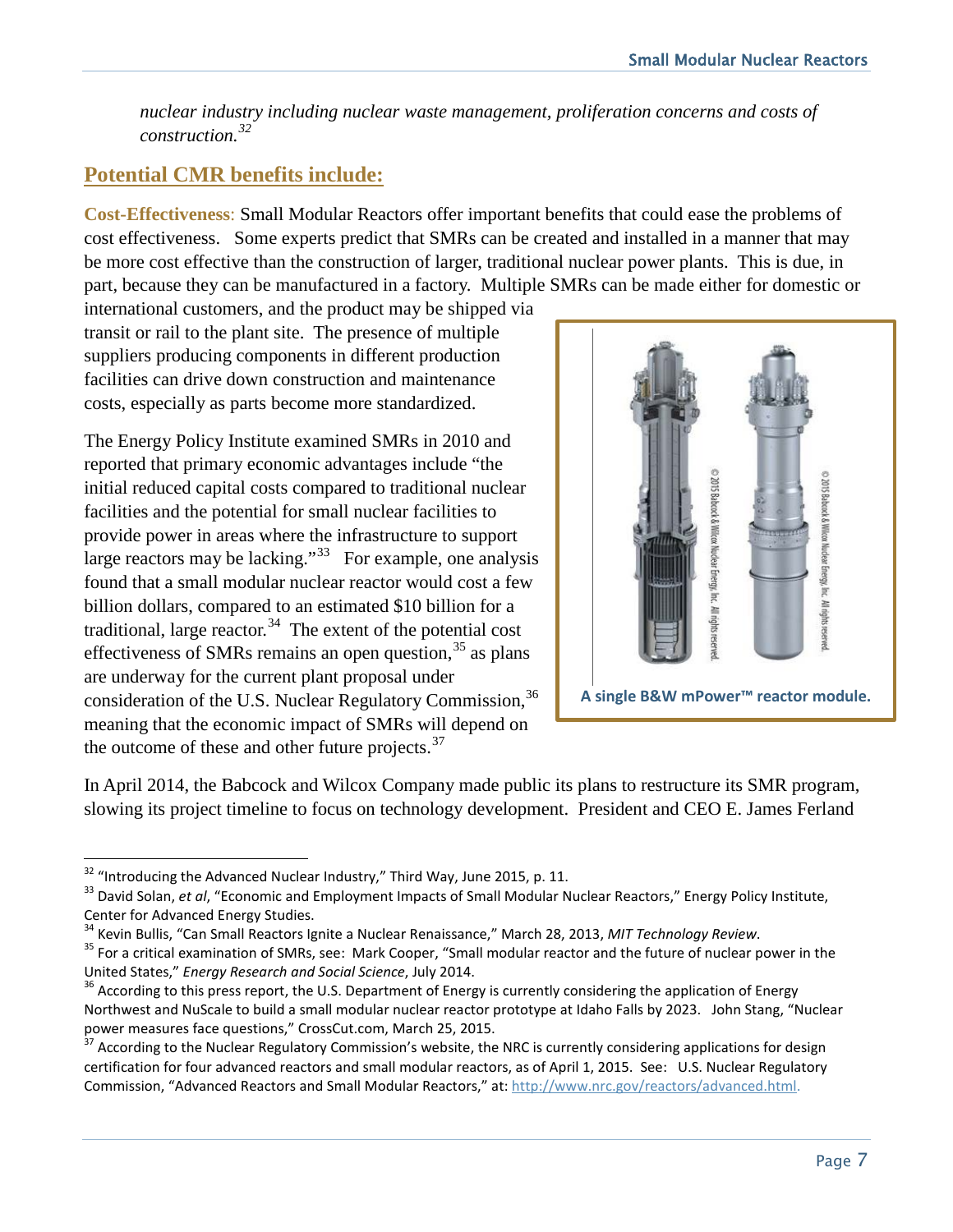described a new target for licensing and deployment in mid-2020, noting that "there is still significant work involved in bringing this climate-friendly technology to reality."<sup>[38](#page-9-0)</sup>

**Improved Safety**: SMRs offer potential safety enhancements compared to traditional nuclear reactors. For example, the Department of Energy points out that SMRs will be typically built below ground, creating benefits for security and safety.<sup>39</sup> Beyond these security improvements, the World Nuclear Association cited additional reasons why small reactors may be safer, including that, "Most are designed for a high level of passive or inherent safety in the event of malfunction."<sup>[40](#page-9-2)</sup> They also reported that a "2010 report by a special committee convened by the American Nuclear Society showed that many safety provisions necessary, or at least prudent, in large reactors are not necessary" in designs for small nuclear power reactors.<sup>[41](#page-9-3)</sup>

In February 2015, the NRC approved the safety evaluation report of Westinghouse Electric for the company's SMR plans.[42](#page-9-4) One advantage that small modular nuclear reactors may have over a larger, traditional nuclear plant is that some of the reactors are designed to keep and store spent fuel on site, which addresses one prominent Fukushima-rooted concern related to safety.

**Ability to Improve Market Diversity and Potential Resilience**: Another benefit of the potential use of small modular nuclear reactors would be to improve market diversity and resilience. Several incidents, including the assault against the power substation in Metcalf, California<sup>[43](#page-9-5)</sup> and the 2003 North American Power Outage, highlight the need for additional diversity and resilience within the energy sector to prepare for potential manmade incidents or natural disasters that result in the loss of energy for large areas. Installing small modular nuclear reactors across the country could increase the resilience of the overall national energy sector. A particular benefit of SMRs, as compared to traditional, large nuclear facilities, is that they could be constructed in rural locations that may not be able to afford a large-scale reactor, if the anticipated cost efficiencies of the smaller design are realized.

### **CHALLENGES TO THE DEPLOYMENT OF SMALL MODULAR REACTORS**

The economic, practical, regulatory and policy factors on which potential deployment of small modular nuclear reactors will hinge have been the focus of a number of recent studies. A 2011 analysis published by the U.S. Commerce Department examined a range of challenges, including changes in the

<span id="page-9-0"></span> $\overline{a}$ <sup>38</sup> "B&W Announces Restructuring of Small Modular Reactor Program," Babcock & Wilcox press release, April 14, 2014.<br><sup>39</sup> "Small Modular Nuclear Reactors," Office of Nuclear Energy, U.S. Department of Energy, at:

<span id="page-9-2"></span><span id="page-9-1"></span><http://www.energy.gov/ne/nuclear-reactor-technologies/small-modular-nuclear-reactors> (accessed April 4, 2014).<br><sup>40</sup> "Small Nuclear Power Reactors," World Nuclear Association, at: http://www.world-nuclear.org/info/Nuclear-F [Cycle/Power-Reactors/Small-Nuclear-Power-Reactors/,](http://www.world-nuclear.org/info/Nuclear-Fuel-Cycle/Power-Reactors/Small-Nuclear-Power-Reactors/) accessed April 4, 2014). <sup>41</sup> *Ibid.*

<span id="page-9-4"></span><span id="page-9-3"></span><sup>&</sup>lt;sup>42</sup> "NRC approves safety report for Westinghouse small modular nuclear reactor," Power Engineering, March 18, 2015.<br><sup>43</sup> Shane Harris, "Military-Style Raid on California Power Station Spooks U.S.," December 27, 2013, Fore

<span id="page-9-5"></span><http://foreignpolicy.com/2013/12/27/military-style-raid-on-california-power-station-spooks-u-s/> (Accessed April 4, 2015).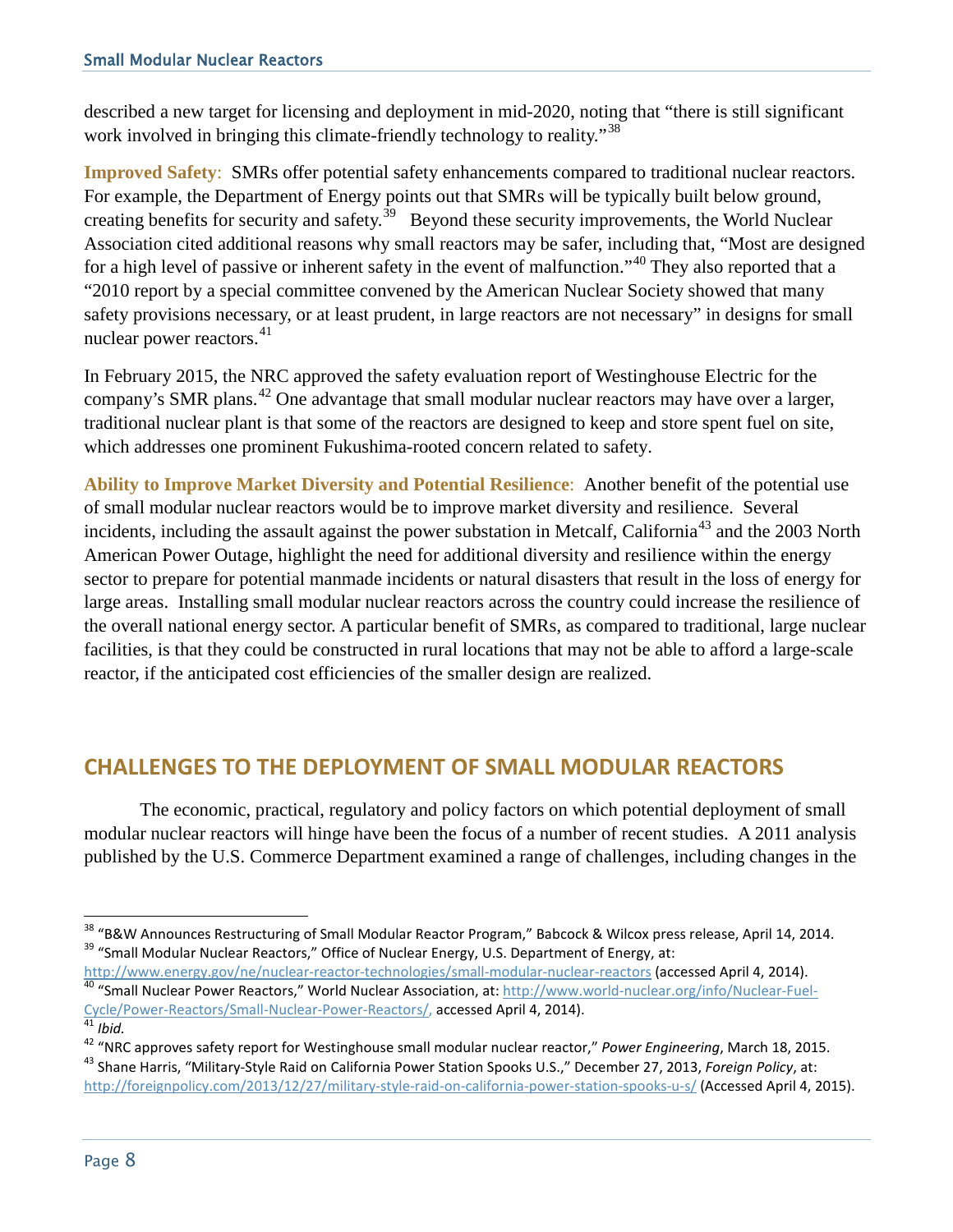manufacturing sectors, tariffs on nuclear reactor components, NRC regulations requiring emergency planning zones, and potential public opposition to the deployment of new nuclear facilities.<sup>[44](#page-10-0)</sup>

Construction delays and subsequent cost overruns are nothing new in U.S. nuclear reactor projects. They have reportedly already been a factor in two current SMR projects in Georgia and South Carolina, according to a *Wall Street Journal* report. Delays receiving essential components from vendors and shortages of qualified employees were two factors cited, as were specific quality control requirements on some 2,000 pre-built modules, imposed by the NRC.<sup>[45](#page-10-1)</sup>

The state and federal regulatory climate will largely define the financial viability of SMR projects and the role they play in meeting future energy needs.

As the NRC has revised its licensing and regulatory approval process for new nuclear reactors, it has established processes and review standards specifically for SMRs. Shortening the schedule for application reviews has been an important goal of these changes.

In a 2015 paper published by Stanford University's Hoover Institution, NRC Commissioner William Ostendorff and senior official Amy E. Cubbage offer seven recommended strategies for operators to prepare for an efficient application review, with an emphasis on early, substantive engagement with federal regulators.<sup>[46](#page-10-2)</sup>

MIT researcher Samuel Brinton noted in a 2014 paper that SMR reactors should generally be expected to produce increased quantities of spent nuclear fuel than their predecessors, particularly as more of these reactors are deployed. This calls for a policy-level strategy for the disposition of used nuclear fuel that will hold up to scrutiny brought to light during the Fukushima disaster.[47](#page-10-3)

l

**"With the risk of licensing and construction delays reduced, small modular reactors may represent a new paradigm in nuclear construction."** Steven Chu and Arun Majumdar, 2012

In 2012, the U.S. Department of Energy established a Small Modular Reactor Licensing Technical Support program. Pre-application dialogue between project managers and federal regulators has been a point of emphasis for this new process.

The federal agency also issued a revised fee structure for nuclear reactors that including calculating rates based on power levels of energy output – a development intended to offer reduced fees for smaller projects like SMRs.

<span id="page-10-0"></span><sup>&</sup>lt;sup>44</sup> "The Commercial Outlook for U.S. Small Modular Nuclear Reactors," U.S. Department of Commerce, International Trade Association, February 2011, at: [http://trade.gov/publications/pdfs/the-commercial-outlook-for-us-small-modular-nuclear](http://trade.gov/publications/pdfs/the-commercial-outlook-for-us-small-modular-nuclear-reactors.pdf)[reactors.pdf.](http://trade.gov/publications/pdfs/the-commercial-outlook-for-us-small-modular-nuclear-reactors.pdf)<br><sup>45</sup> Rebecca Smith, "Prefab Nuclear Plants Prove Just as Expensive," The Wall Street Journal, July 27, 2015.<br><sup>46</sup> William C. Ostendorff and Amy E. Cubbage, "Licensing Small Modular Reactors," Hoover Instituti

<span id="page-10-1"></span>

<span id="page-10-2"></span>Task Force on Energy Policy, 2015.

<span id="page-10-3"></span><sup>&</sup>lt;sup>47</sup> Samuel O. Brinton, "Used Nuclear Fuel Storage Options Including Implications of Small Modular Reactors," Massachusetts Institute of Technology, June 2014.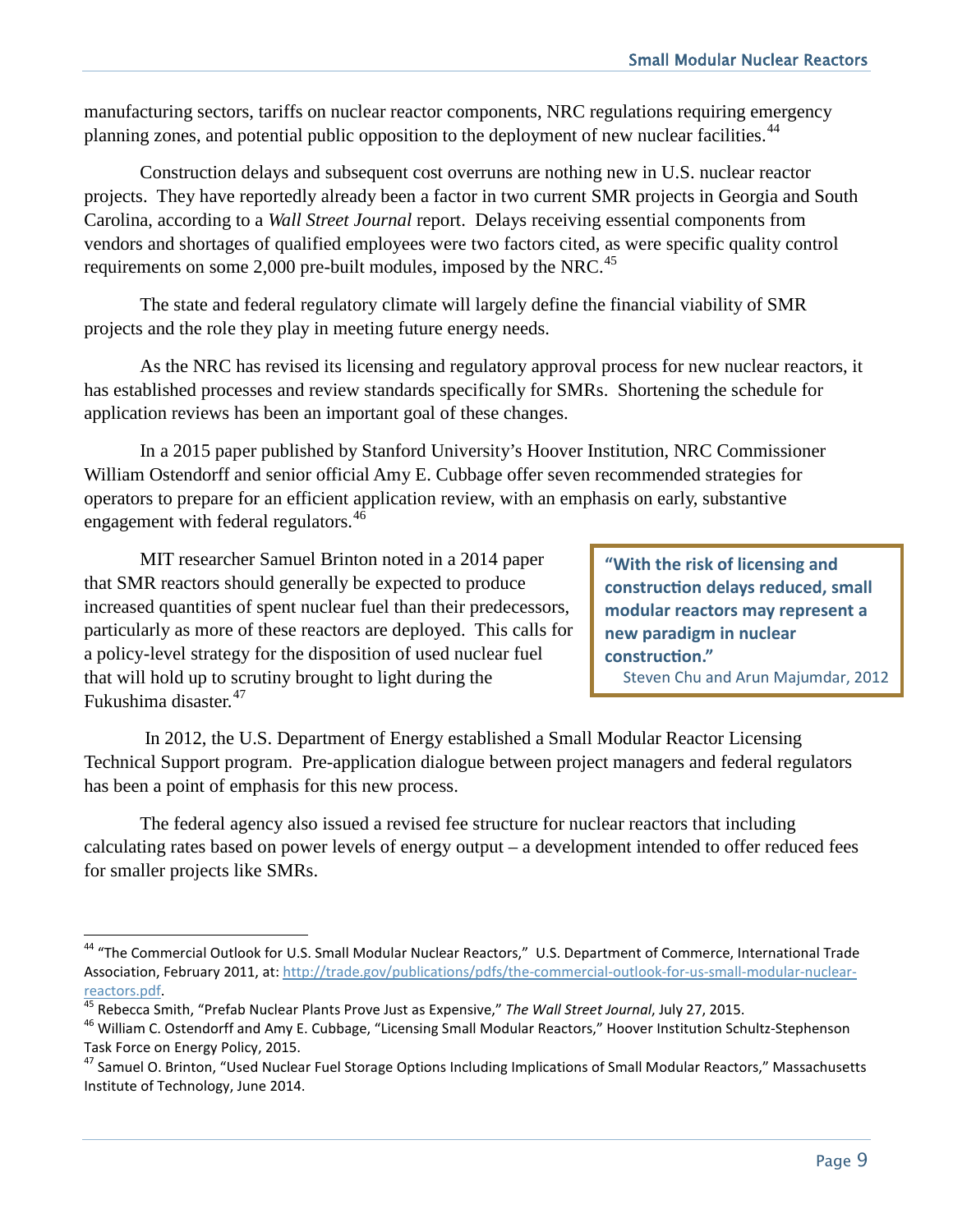State-level legislative and regulatory frameworks are major market factors which are just as likely to tip the balance for or against the success of SMR projects.

For example, the National Conference of State Legislatures reports that 13 states have created restrictions for the construction of nuclear power plants: California, Connecticut, Hawaii, Illinois, Kentucky, Maine, Massachusetts, Minnesota, Oregon, Rhode Island, Vermont, West Virginia, and Wisconsin.<sup>[48](#page-11-0)</sup> Minnesota, for example, has banned the creation of new nuclear plants.<sup>49</sup>

Other states have imposed additional requirements (including either voter approval, state legislative approval, or proof of economic feasibility) or technological requirements related to waste disposal. $50$ 

Federal funding, which has been a major driver in the growth of renewable energy projects, especially since the Recovery Act of 2009, will also play a substantial role. The Department of Energy provided \$888.4 million in nuclear energy funding for FY2014, which the White House proposed reducing to  $$863.4$  in its budget request.<sup>[51](#page-11-3)</sup>

### **WHY SMALL MODULAR NUCLEAR REACTORS MAY OVERCOME CHALLENGES**



**(Image: Digital Globe/Wikipedia)**

Advocates of small modular nuclear reactors cite advantages over the large, lightwater reactors they would be replacing. For example, the safety factors that are built into the design of small modular nuclear reactors could prove reassuring to approving the creation of new facilities. For example, one SMR reportedly is designed to store all of its spent fuel for its entire 60-year operating life, which could address the legal requirements of restrictive states related to plans for waste disposal.

Absent costly regulatory requirements,

the lower start-up costs of installing a small modular nuclear reactor could also provide an attractive option to states that are more reliant on nuclear energy, anticipating the ending of existing licenses for aging facilities. Moreover, states or nuclear and energy regulators could respond to changes in the energy market, including the potential for closures of aging plants, to install small modular nuclear reactors, since some models take less than two years to construct.

<span id="page-11-0"></span> $\overline{\phantom{a}}$ <sup>48</sup> Scott Hendrick, "State Restrictions on New Nuclear Power Facility Construction," National Conference of State Legislatures, March 2015.

<sup>49</sup> *Ibid.*

<span id="page-11-2"></span><span id="page-11-1"></span><sup>50</sup> *Ibid.*

<span id="page-11-3"></span><sup>51</sup> Holt, *Nuclear Energy*, p. 7.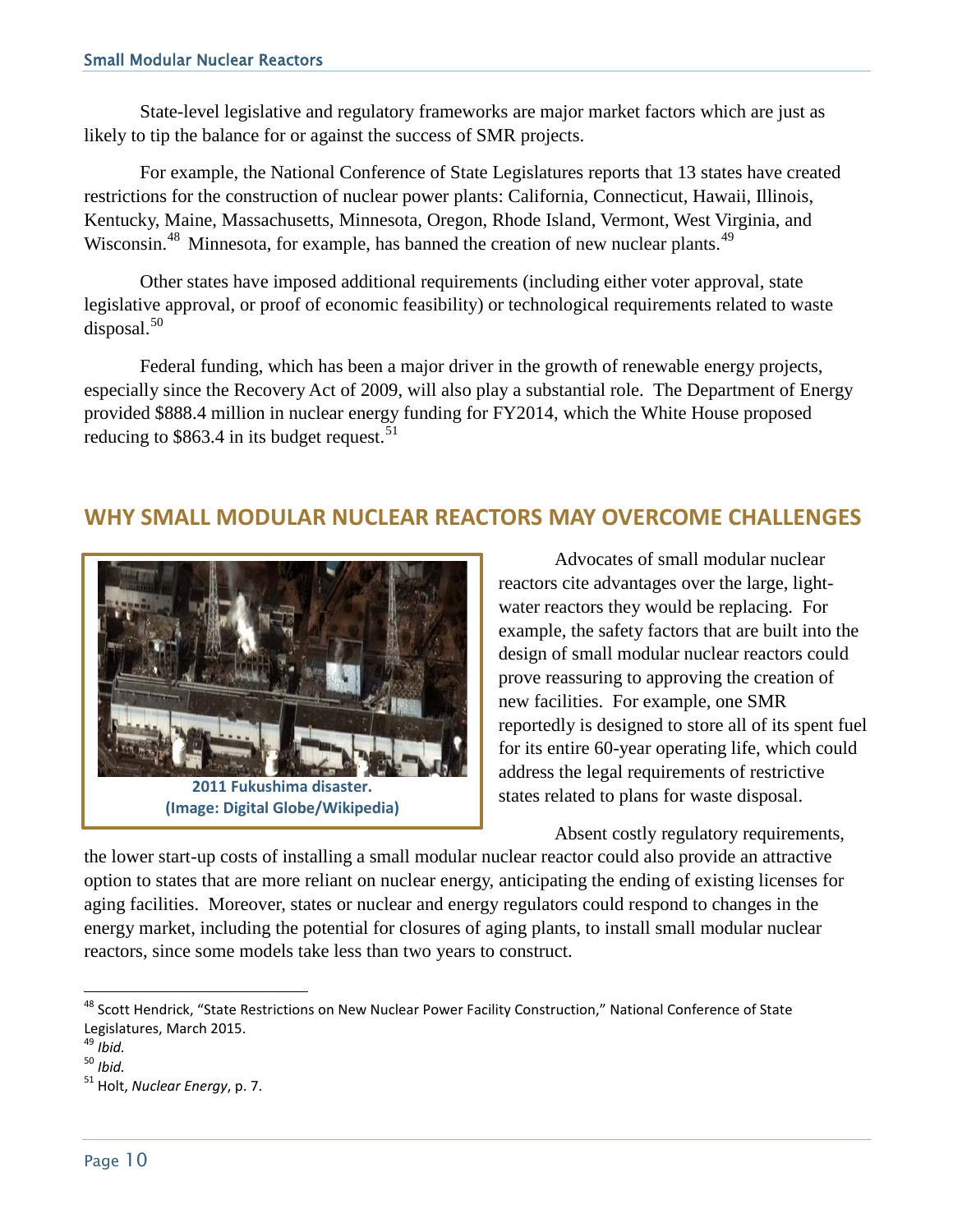A related factor is the potential for SMR projects to take substantially less time to build: three years as opposed to eight to ten according to one industry executive.<sup>[52](#page-12-0)</sup> This potential, too, is heavily dependent on the regulatory landscape.

# **CURRENT OUTLOOK**

"It is possible that safe nuclear power can be made more accessible through the economy of constructing dozens of reactors in a factory rather than one at a time on each site," wrote federal Energy Secretary Steven Chu and senior energy official Arun Majumdar in 2012. "Also, with the risk of licensing and construction delays reduced, small modular reactors may represent a new paradigm in nuclear construction."[53](#page-12-1)

The 2015 Third Way analysis identified six SMR reactor projects currently underway by major corporate players in the nuclear industry, each in a different state.<sup>54</sup>

One of these is a plan for a demonstration plant in the Western United States under the "Western Initiative for Nuclear," which has earned the support of several governors in the region. [55](#page-12-3) The energy company NuScale intends to have the demonstration plant in place in Idaho by 2024. A key hurdle is the expected five-year process for passing the NRC's approval process. As of April 2015, NuScale reportedly was on track to submit a plan to the Commission in 2016.<sup>[56](#page-12-4)</sup>



**Limerick Generating Station, Pennsylvania. (Image: Wikimedia)**

Other SMR projects are underway in North Carolina (Babcock & Wilcox Company/Bechtel collaboration), Florida (Holtex), Missouri (Westinghouse), California (General Atomics), and New York (Radix Power and Energy).<sup>57</sup>

<span id="page-12-0"></span> $\overline{a}$ <sup>52</sup> Andrew Bounds and Chris Tighe, "Home-Grown Small Reactors on Agenda to Revive Nuclear Programme," *Financial Times*, April 7, 2015.<br><sup>53</sup> Steven Chu and Arun Majumdar, "Opportunities and Challenges for a Sustainable Energy Future," Nature 488, 294-303,

<span id="page-12-1"></span>August 16, 2012.

<span id="page-12-3"></span><span id="page-12-2"></span><sup>&</sup>lt;sup>54</sup> "Introducing the Advanced Nuclear Industry," p. 10.<br><sup>55</sup> Bennett Hall, "NuScale unveils plan for Idaho reactor," July 2, 2013, Corvallis Gazette-Times, July 2, 2013, at: [http://www.gazettetimes.com/news/local/nuscale-unveils-plan-for-idaho-reactor/article\\_190f15fa-e279-11e2-aee3-](http://www.gazettetimes.com/news/local/nuscale-unveils-plan-for-idaho-reactor/article_190f15fa-e279-11e2-aee3-001a4bcf887a.html) [001a4bcf887a.html.](http://www.gazettetimes.com/news/local/nuscale-unveils-plan-for-idaho-reactor/article_190f15fa-e279-11e2-aee3-001a4bcf887a.html) <sup>56</sup> Wendy Culverwell, "Portland nuclear firm hits another small module milestone," *Portland Business Journal*, April 2, 2015,

<span id="page-12-4"></span>at: [http://www.bizjournals.com/portland/blog/sbo/2015/04/portland-nuclear-firm-hits-another-small-module.html.](http://www.bizjournals.com/portland/blog/sbo/2015/04/portland-nuclear-firm-hits-another-small-module.html)

<span id="page-12-5"></span><sup>57</sup> "Introducing the Advanced Nuclear Industry," p. 10.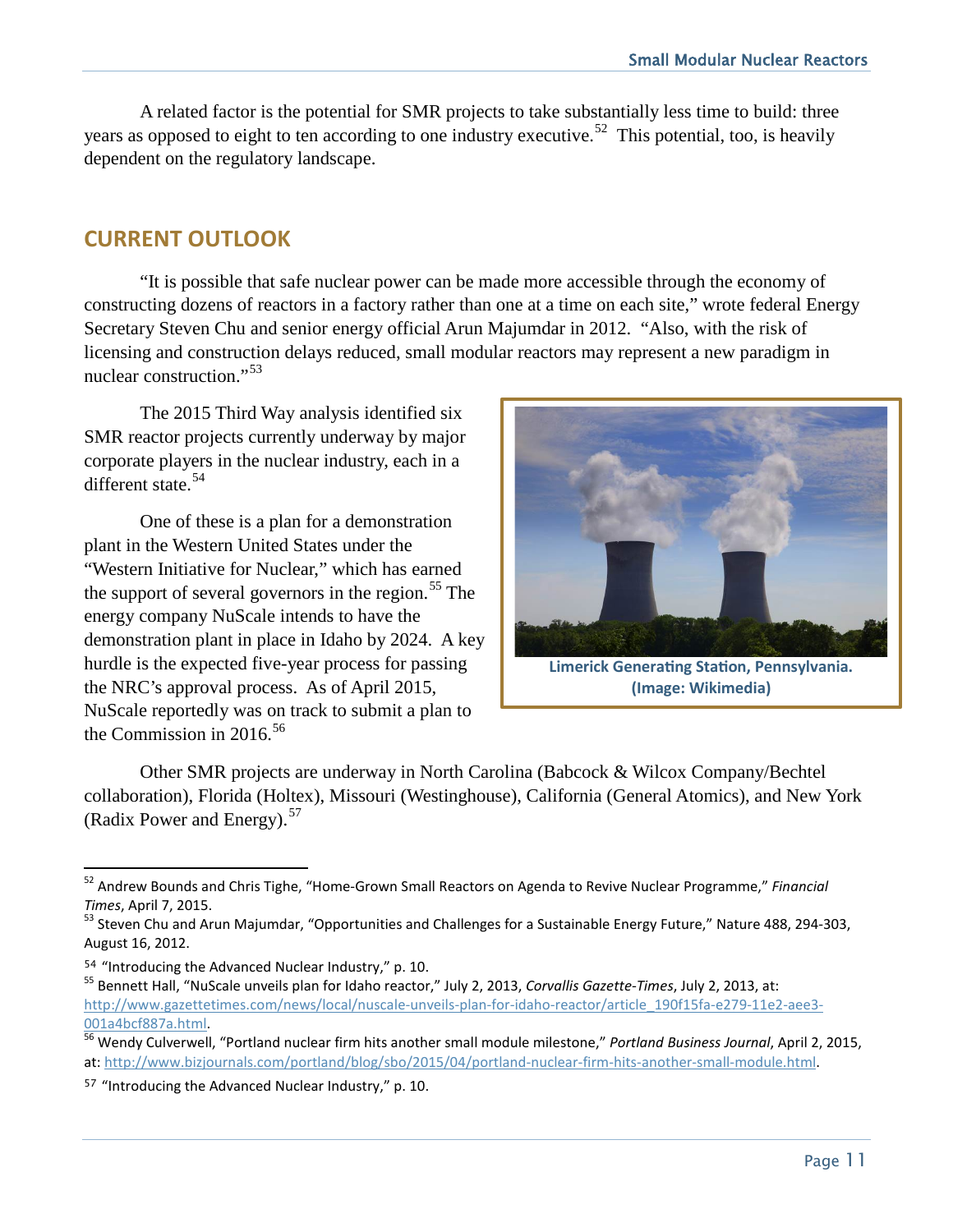#### **CONCLUSION**

The aging of the nation's current nuclear energy production facilities and infrastructure raises a crucial challenge for decisionmakers: How will the United States replace or supplement the 19 percent of American power that is provided by nuclear energy as the nation's current nuclear power facilities likely continue to close over the decades ahead? How we answer this question will be based on a range of factors, such as affordability, the economic dynamics of the energy sector, safety, and environmental concerns.

Small modular nuclear reactors offer a promising solution that may answer the affordability and economic questions as well as improve safety. As the regulatory landscape will largely define the market factors which will determine whether SMRs will be a viable future source of carbon-emissionfree power for the future, it will be increasingly necessary for state and federal regulators and lawmakers to work with industry to solve the crucial factors that will determine whether this technology will live up to its potential.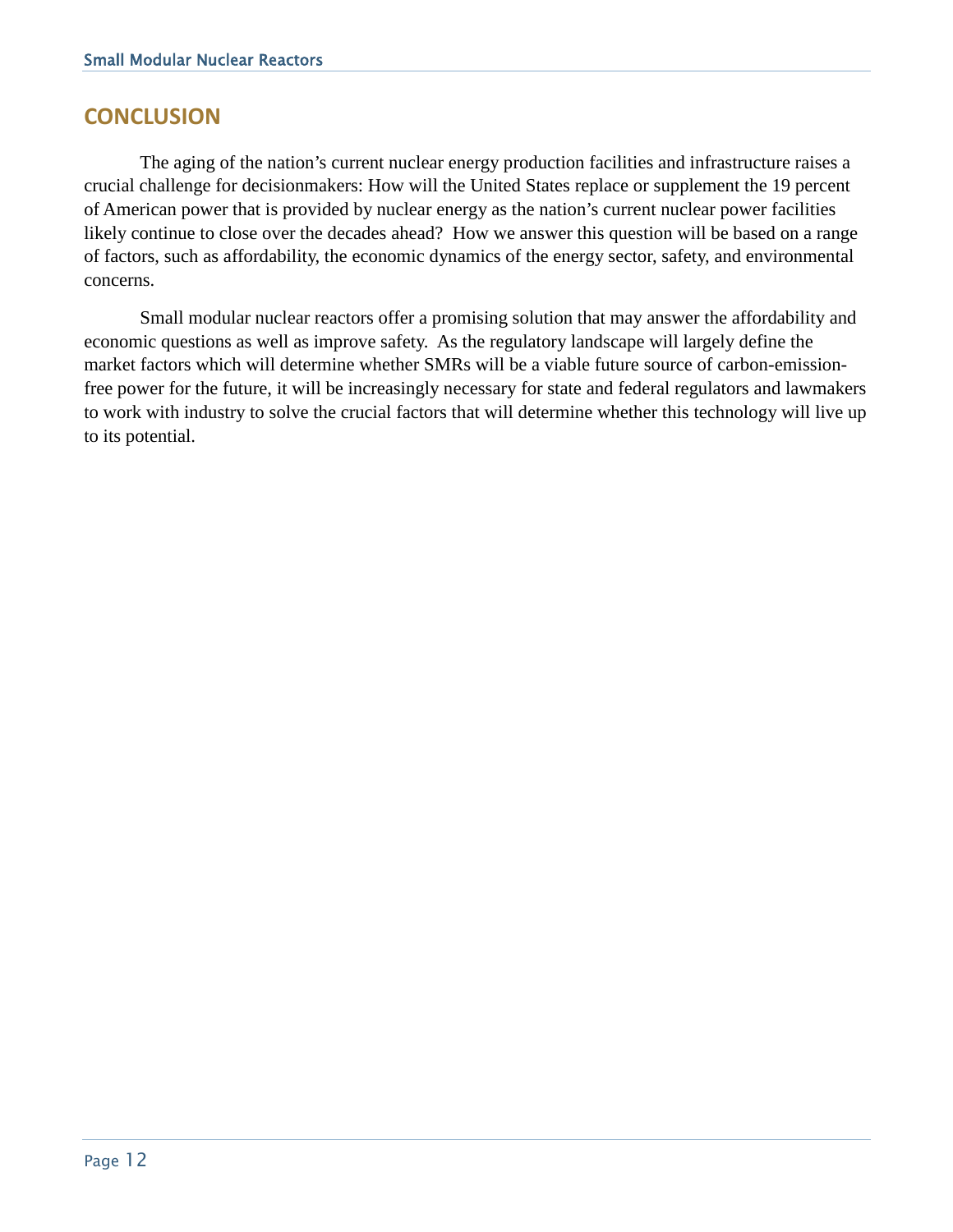### **ABOUT THE AUTHOR**



**Don Soifer** is Executive Vice President of the Lexington Institute.

Cover Photo: Missouri News Horizon Flickr <https://www.flickr.com/photos/monewshorizon/5613848989/>